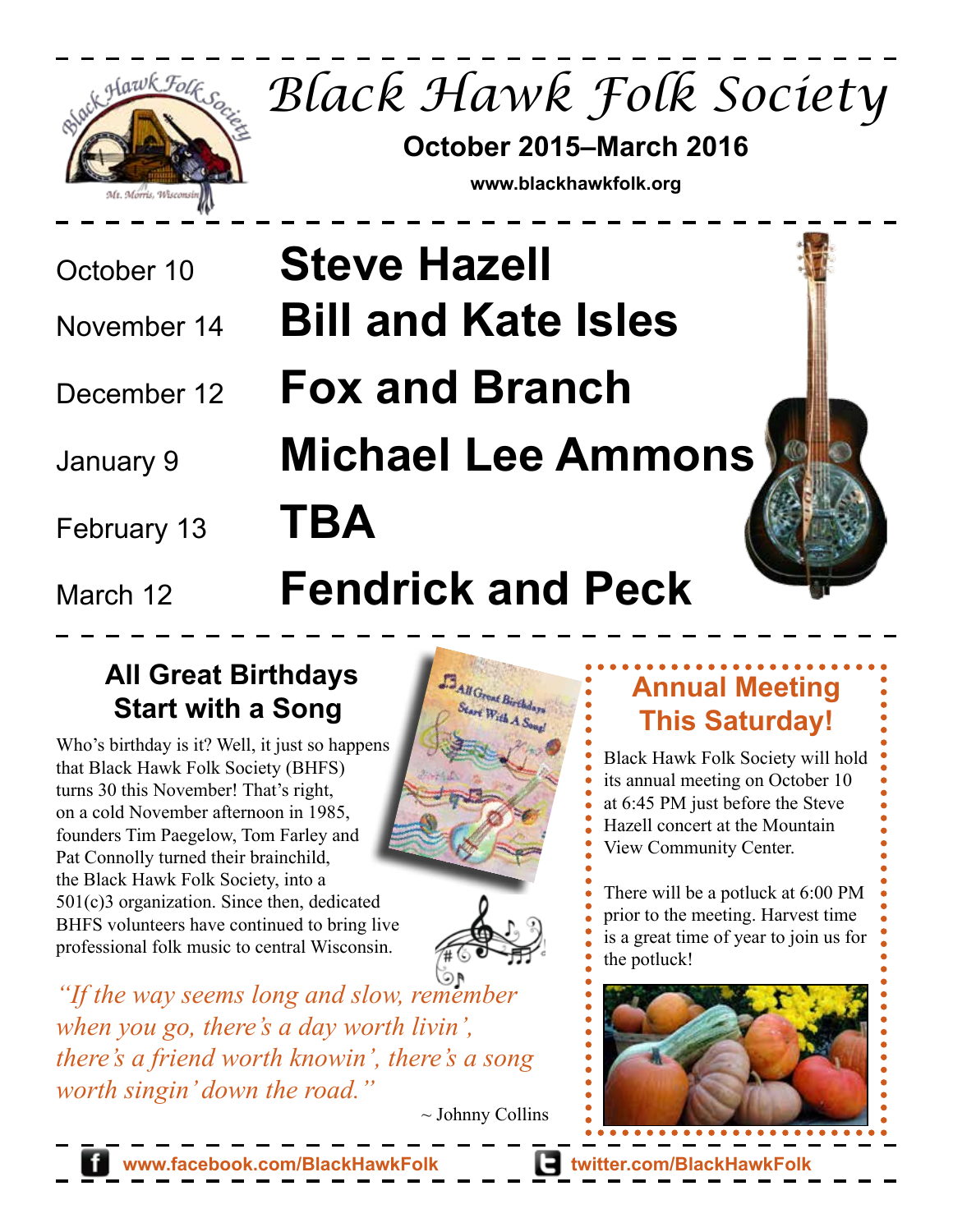

#### **OCTOBER 2015**

**OCT. 10 (Sat, 7:00 PM): Steve Hazell** brings his skillful fingerpicking and poignant lyrics back to Mt. Morris. Steve will encourage us to sing-along with some old favorites and entice us with new originals. The Black Hawk Folk Society **Annual Meeting**  begins at **6:45 PM**.

**OCT. 20 (Tues, 6:30-8:30 PM): Acoustic Jam** at Wautoma Public Library's mtg. room (east entrance). **OCT. 21 (Wed, 7:00 PM): Council meeting** will be held at Guy's.

#### **NOVEMBER 2015**

**NOV. 14 (Sat, 7:00 PM): Bill and Kate Isles** return to the Black Hawk stage. A consummate storyteller, Bill creates compelling songs that are thoughtful and poetic. Kate's harmonies complement Bill's mellow vocals and she's also a gifted songwriter. They use a wide range of musical styles and take their audience on a journey through small town family stories that are poignant and often laced with gentle humor. Have a listen at www.billandkateisles.com. The potluck dinner starts at 6:00 PM.

**NOV. 17 (Tues, 6:30-8:30 PM): Acoustic Jam** at Wautoma Public Library's mtg. room (east entrance). **NOV. 18 (Wed, 7:00 PM): Council meeting** will be held at Karen's.

#### **DECEMBER 2015**

**DEC. 12 (Sat, 7:00 PM): Fox and Branch** play a lively mix of old blues, Cajun, fiddle tunes, songs with a New Orleans flavor, and early pop and jazz. Dave Fox and Will Branch move from 'Ain't Misbehavin' to 'Cowboy Waltz' to a Cajun two step with ease. This duo strives for an "everyone has fun" concert atmosphere. Based in Milwaukee, they've toured the Midwest, the East Coast, and the South, winning four Parent's Choice recommended awards. More at www. foxandbranch.com. The potluck dinner is at 6:00 PM. **DEC. 15 (Tues, 6:30–8:30 PM): Acoustic Jam** at Wautoma Public Library's mtg. room (east entrance). There is no council meeting in December.

#### **JANUARY 2016**

#### **JAN. 9 (Saturday, 7:00 PM): Michael Lee**

**Ammons** is joined by two of his bandmates from the Water Street Hotshots, Alan "Doc" Mock and Tim Dekker. They play classic tunes from the blues, hokum, string band, and jug band traditions. Mike's fascination with this music started with a love of harmonica, the unique sound of the National resonator guitar, and the power of the early blues stars of the 1920s and '30s. Kick off 2016 with some hot blues! More at www.ammonshotshots.com. There will be a potluck before the concert at 6:00 PM.

**JAN. 19 (Tues, 6:30-8:30 PM): Acoustic Jam** at Wautoma Public Library's mtg. room (east entrance). **JAN. 20 (Wed, 7:00 PM): Council meeting** will be held at Pat's.

#### **FEBRUARY 2016**

**FEB. 13 (Saturday, 7:00 PM) TBA FEB. 16 (Tues, 6:30-8:30 PM): Acoustic Jam** at Wautoma Public Library's mtg. room (east entrance). **FEB. 17 (Wed, 7:00 PM): Council meeting** will be announced on the BHFS website.

#### **MARCH 2016**

**MAR. 12 (Saturday, 7:00 PM): Fendrick &** 

**Peck's** music gathers in many genres including folk, blues and bluegrass with a freshness and originality that is both beguiling and inspirational. Their original songs harken to old time sensibility and evoke history, family stories and love of the finest kind. Read their blog and listen to a few of their songs at www. fendrickandpeck.com. There will be a potluck before the concert at 6:00 PM.

**MAR. 15 (Tues, 6:30-8:30 PM): Acoustic Jam** at Wautoma Public Library's mtg. room (east entrance). **MAR. 16 (Wed, 7:00 PM): Council meeting** will be announced on the BHFS website.

**Concerts are held at Mountain View Community Center N3137 21st Lane just off Highway 152, south of Mt. Morris.**

Check our website for further updates and other information: **www.blackhawkfolk.org**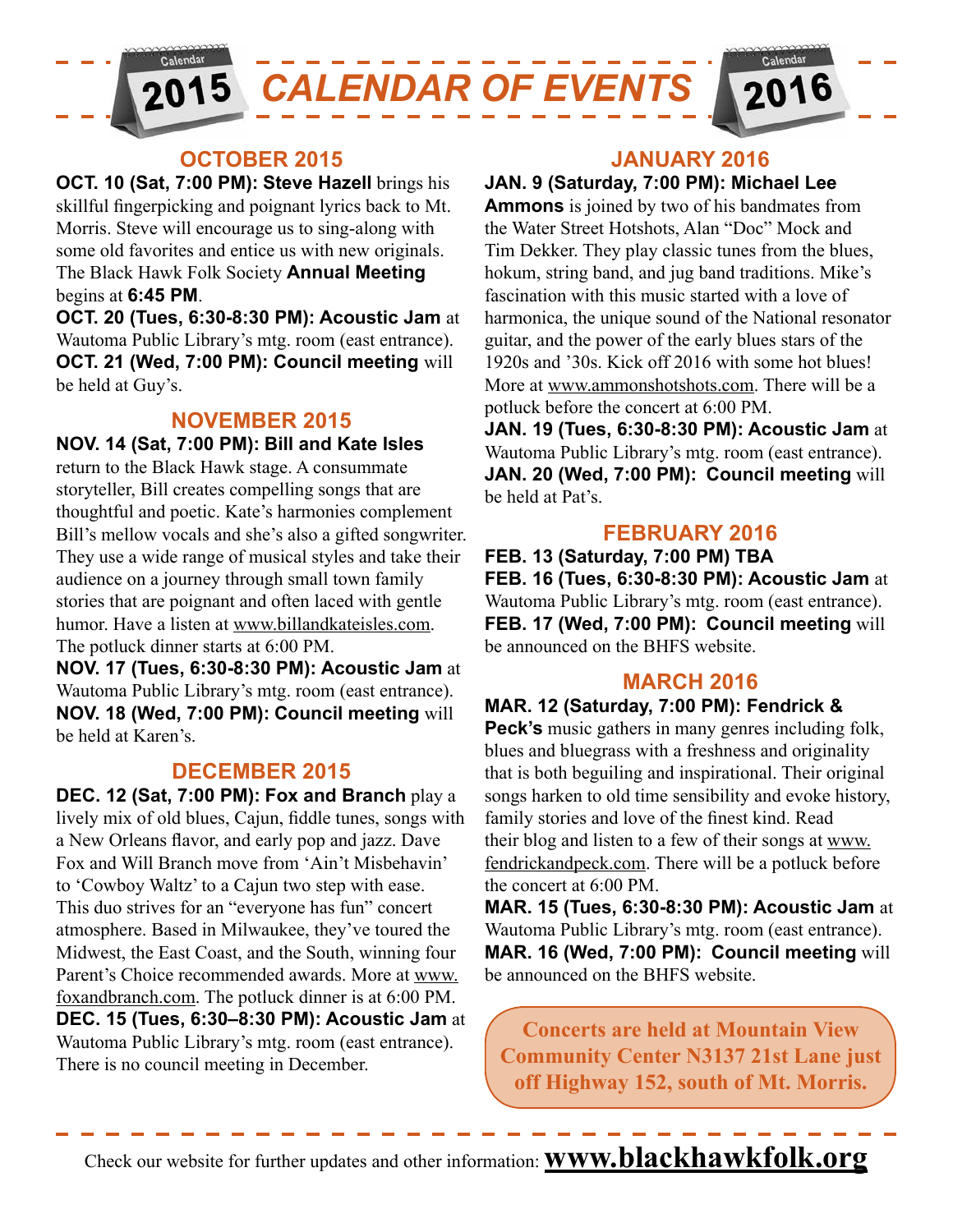#### **Help Support Live Music in Waushara County!**

If you enjoy the monthly concerts and annual festival and want them to continue, please consider a taxdeductible donation to Black Hawk Folk Society. All funds go directly to operation costs. Please print clearly.

#### **Become a Friend of Black Hawk Folk Society:**

- $\Box$  **Banjo** level (\$25)
- **Mandolin** level (\$50)
- **Fiddle** level (\$100)
- **Guitar** level (\$200 or more) Season Co-sponsor (\$250)
- **Newsletter** donation (\$5)

Bring this completed form, along with your contribution to any of our events (please make checks payable to **Black Hawk Folk Society**), or mail to: **Black Hawk Folk Society**

 **PO Box 1093**

 **Wautoma, WI 54982**

*Thank you for your contribution!*

#### **Thanks to Our 2015-2016 Season Co-sponsors**

Kyle McReath, American Family Insurance The Master Team at First Weber Realty Mary Anne & Marv Nielsen's Red Rooster Studio Pat & Diana Connolly The Dick Hansen Family Kiwanis Club of Wautoma McComb/Bruchs Performing Arts Center Wautoma Public Library

## Name Address \_\_\_\_\_\_\_\_\_\_\_\_\_\_\_\_\_\_\_\_\_\_\_\_\_\_\_\_\_\_\_\_\_\_\_\_\_\_  $City/State/Zip$ Email  $\Box$  $\Box$  Please send my newsletter via email only. **TOTAL ENCLOSED \$\_\_\_\_\_\_\_\_\_\_**

#### **About Our Concerts**

#### **Evening Concerts** ~ November through March

- 2nd Saturday of the month at 7:00 PM
- Potluck dinner at 6:00 PM
- Admission: \$8 for adults, FREE for ages 12 & under
- Mountain View Community Center (N3137 21st Lane, just off Highway 152, south of Mt. Morris)

#### **Acoustic Jam Sessions** ~ monthly

- 3rd Tuesday of the month from 6:30-8:30 PM
- Wautoma Public Library (east entrance)

#### **About Black Hawk Folk Society**

Black Hawk Folk Society is a nonprofit  $501(c)(3)$  organization, and all contributions are tax deductible as allowed by law. For information, please contact the appropriate council member:

|                              | Vendor Wrangler/Historian Judy Van Schoyck-Fritschler, (608) 586-4317, <u>locustview@mags.net</u> |
|------------------------------|---------------------------------------------------------------------------------------------------|
|                              |                                                                                                   |
|                              |                                                                                                   |
| Fundraising/Publicity VACANT |                                                                                                   |
|                              |                                                                                                   |
|                              | <b>Technical Engineer</b> Travis Talbott, (715) 570-5984, trtalbott@yahoo.com                     |
|                              | <b>Council Member at Large</b> Guy Kaplan, (715) 228-3662, gk500@uniontel.net                     |
|                              | <b>Council Member Emeritus</b> Dave Gunderson, (920) 787-7862, davegunderson@cornerofgs.com       |
|                              |                                                                                                   |

\*board members who will be retiring soon